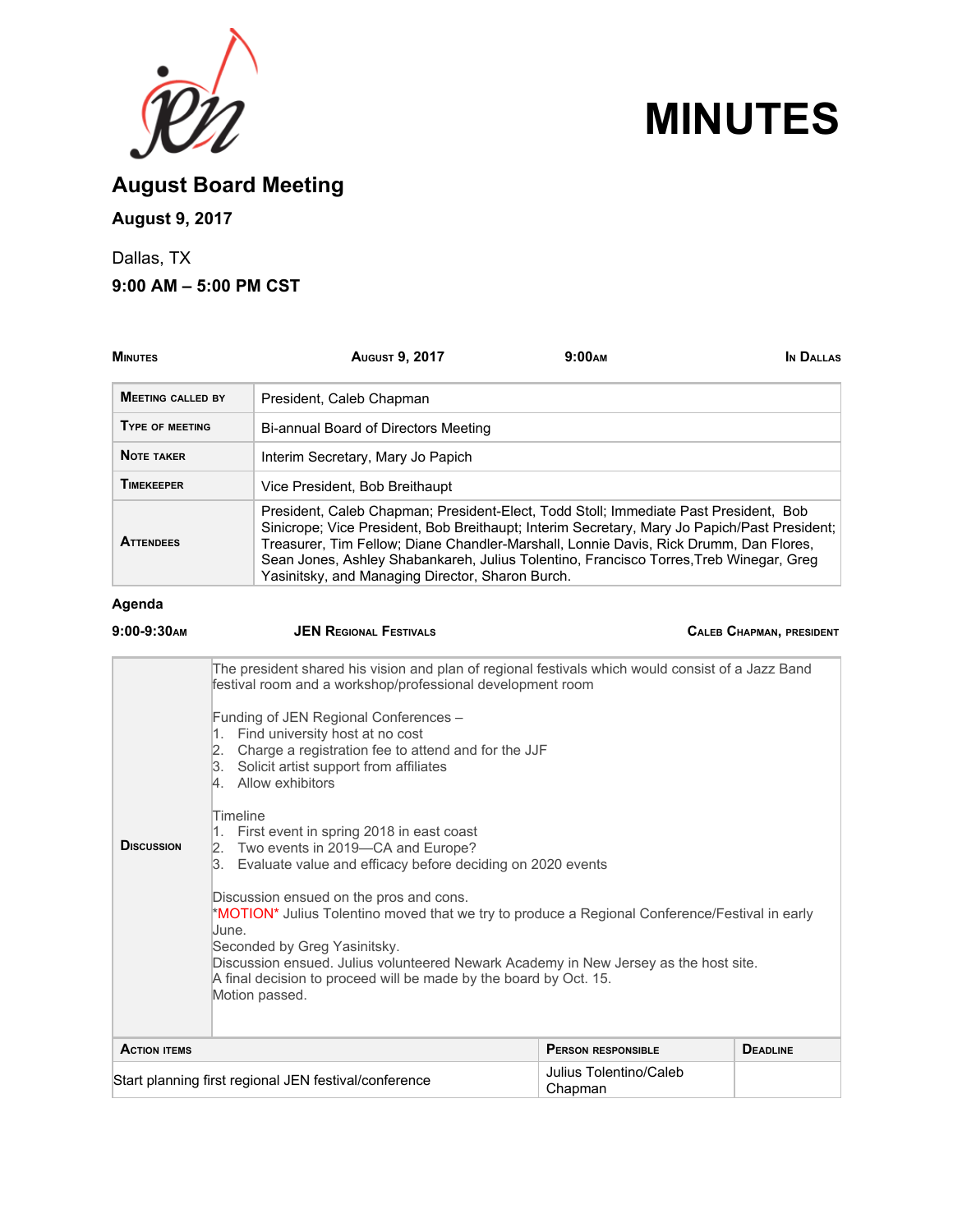| $9:30-9:45$ AM      | <b>PERSONNEL COMMITTEE</b>                                                                                                                                                                                                                                                                                                                          |                                                                                                                                                                                                                                                                                                                                                                                                                                                                                                                                                                                         | <b>RICK DRUMM, CHAIR</b> |  |
|---------------------|-----------------------------------------------------------------------------------------------------------------------------------------------------------------------------------------------------------------------------------------------------------------------------------------------------------------------------------------------------|-----------------------------------------------------------------------------------------------------------------------------------------------------------------------------------------------------------------------------------------------------------------------------------------------------------------------------------------------------------------------------------------------------------------------------------------------------------------------------------------------------------------------------------------------------------------------------------------|--------------------------|--|
| <b>D</b> ISCUSSION  | Key Initiative #1 - Hire JEN Managing Director<br>and interviewed the top candidates. Sharon Burch was offered the position June 28th<br>Key Initiative #2 - Discuss topic of contracts<br>thanked for his service in the August newsletter.                                                                                                        | Rick reported on the process and hiring of the general managing director, SHaron Burch. MJ shared<br>that there were 30 applicants for the position and the Personnel committee read and ranked them all<br>It was reported that our employees Conference Coordinator and General Managing<br>Director prefer written contracts. Committee member Dan Flores will prepare the contracts.<br>Key Initiative #3 - Review JEN employee status - full-time employee and contract labor<br>Discussion on the departure of Larry Green and his years of work and dedication to JEN. Larry was |                          |  |
|                     | Our conference coordinator will now handle the Exhibitor registration and assignments.<br>Rick Drumm suggested we have an open mtg with all Exhibitors invited at the conference instead of<br>the Exhibitors Advisory Council. The exhibitors should be notified that<br>Larry Green is being replaced by the conference coordinator, Lou Fischer. |                                                                                                                                                                                                                                                                                                                                                                                                                                                                                                                                                                                         |                          |  |
| <b>ACTION ITEMS</b> |                                                                                                                                                                                                                                                                                                                                                     |                                                                                                                                                                                                                                                                                                                                                                                                                                                                                                                                                                                         |                          |  |
|                     | Schedule an open mtg with Exhibitors at conference and<br>Sharon Burch/Lou Fischer<br>inform the exhibitors that Larry Green is being replaced<br>by conference coordinator                                                                                                                                                                         |                                                                                                                                                                                                                                                                                                                                                                                                                                                                                                                                                                                         |                          |  |

| $9:45-10:15$ AM | <b>WOMEN/SISTERS IN JAZZ COMPETITION PER JB DYAS</b> | <b>CALEB CHAPMAN, PRESIDENT</b> |
|-----------------|------------------------------------------------------|---------------------------------|
|                 |                                                      |                                 |

**D**ISCUSSION The general managing director presented on behalf of JB Dyas and Northcoast Brewing Company an offer to sponsor a women's jazz combo competition and performance at JEN Discussion ensued. \*MOTION\* Bob Breithaupt moved that we accept the offer from Northcoast Brewing Company for a Women/Sisters in Jazz program open to women age 18 -30(?) starting in 2019. Seconded by MJ Papich Motion passed. **PERSON RESPONSIBLE PERSON RESPONSIBLE PERSON RESPONSIBLE DEADLINE** Inform JB Dyas and Northcoast Brewing Company that JEN BOD passed the proposal unanimously. Details to be worked out by the WIJ committee and JB Dyas and Northcoast Sharon Burch JB Dyas Implemented 2019 Conf

#### **10:15-10:30 BREAK**

Committee Reports Change- Rick Drumm suggested that the committee reports do NOT have mission statements as we all should focus on the one single JEN mission statement. All work should point back to the original mission statement.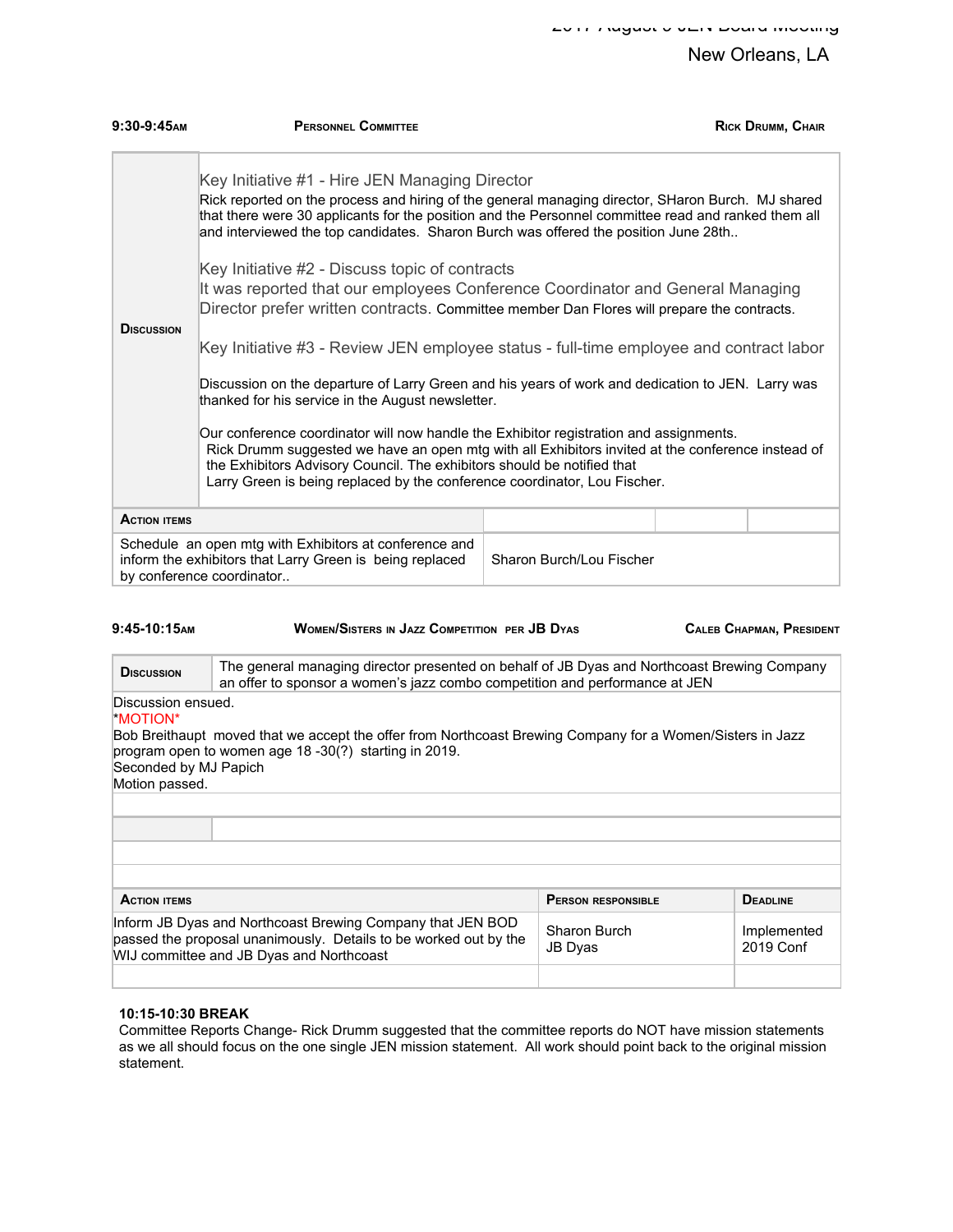| 10:30 АМ-11:30 АМ                                        | <b>MANAGING DIRECTOR REPORT</b>                                                                                                                                                                                                                                                         | <b>SHARON BURCH, MANAGING DIRECTOR</b>       |
|----------------------------------------------------------|-----------------------------------------------------------------------------------------------------------------------------------------------------------------------------------------------------------------------------------------------------------------------------------------|----------------------------------------------|
| <b>DISCUSSION</b>                                        | New managing director Sharon Burch gave an update on her work since July 1, 2017.                                                                                                                                                                                                       |                                              |
|                                                          | Sharon opened her presentation by warmly thanking the board for their confidence in her.                                                                                                                                                                                                |                                              |
| Phone: 1-312-781-6299<br>Email: office@jazzednet.org     | Sharon reported that we now have a Chicago mailing address:<br>Post Mail: Jazz Education Network<br>1440 W. Taylor St #1135<br>Chicago IL 60607                                                                                                                                         |                                              |
|                                                          | Our phone now has a line specifically answers as "Jazz Education Network" and offers two lines for members to<br>leave questions: one for conference related questions (Lou Fischer) and one for all other issues (Sharon).                                                             |                                              |
| to Sharon in the switchover.                             | NEON CRM - Sharon is spending many hours on developing<br>She wants to launch the new website Sept. 1<br>Met with EKR design team to assess exactly what is needed.<br>Thanks to Gene Perla who has served as our webmaster for many years as a volunteer. He has been a great asset    |                                              |
| the new website.                                         | She wants to spend more time on regional units and chapters and increasing membership.<br>Sharon gave a preview of the new website and answered questions from the board.<br>Many thanks to Tim Fellow, website chair, Caleb and Sharon who have spent many hours on the development of |                                              |
| Staff communication weekly<br>Monthly check in to the EC | Presidential communication weekly<br>Will do a twice yearly report to the full board of directors                                                                                                                                                                                       |                                              |
| <b>CONCLUSIONS</b>                                       |                                                                                                                                                                                                                                                                                         |                                              |
| <b>ACTION ITEMS</b>                                      |                                                                                                                                                                                                                                                                                         | <b>PERSON RESPONSIBLE</b><br><b>DEADLINE</b> |
| Launch the new website                                   |                                                                                                                                                                                                                                                                                         | Sharon Burch<br>Sept 1                       |
|                                                          |                                                                                                                                                                                                                                                                                         |                                              |

**11:30AM-12:00PM BY-LAWS PROPOSED AMENDMENTS MARY JO PAPICH, INTERIM SECRETARY**

Past president/Interim Secretary MJ Papich presented the following amendments to the JEN By-Laws:

\*MOTION\* Mary Jo Papich made a motion, after consulting with past presidents Bob Sinicrope and Lou Fischer, to make the following BYLAW revisions:

ARTICLE 1 Name and Location 1.2 change address to read "1440 W. Taylor St. #1135, Chicago, IL 60607"

ARTICLE 3 Membership 3.3 Remove. It is not applicable, we do not send out membership cards nor do we plan to. 3.5 Change the words "Affiliate Network Member" to "CHAPTER" member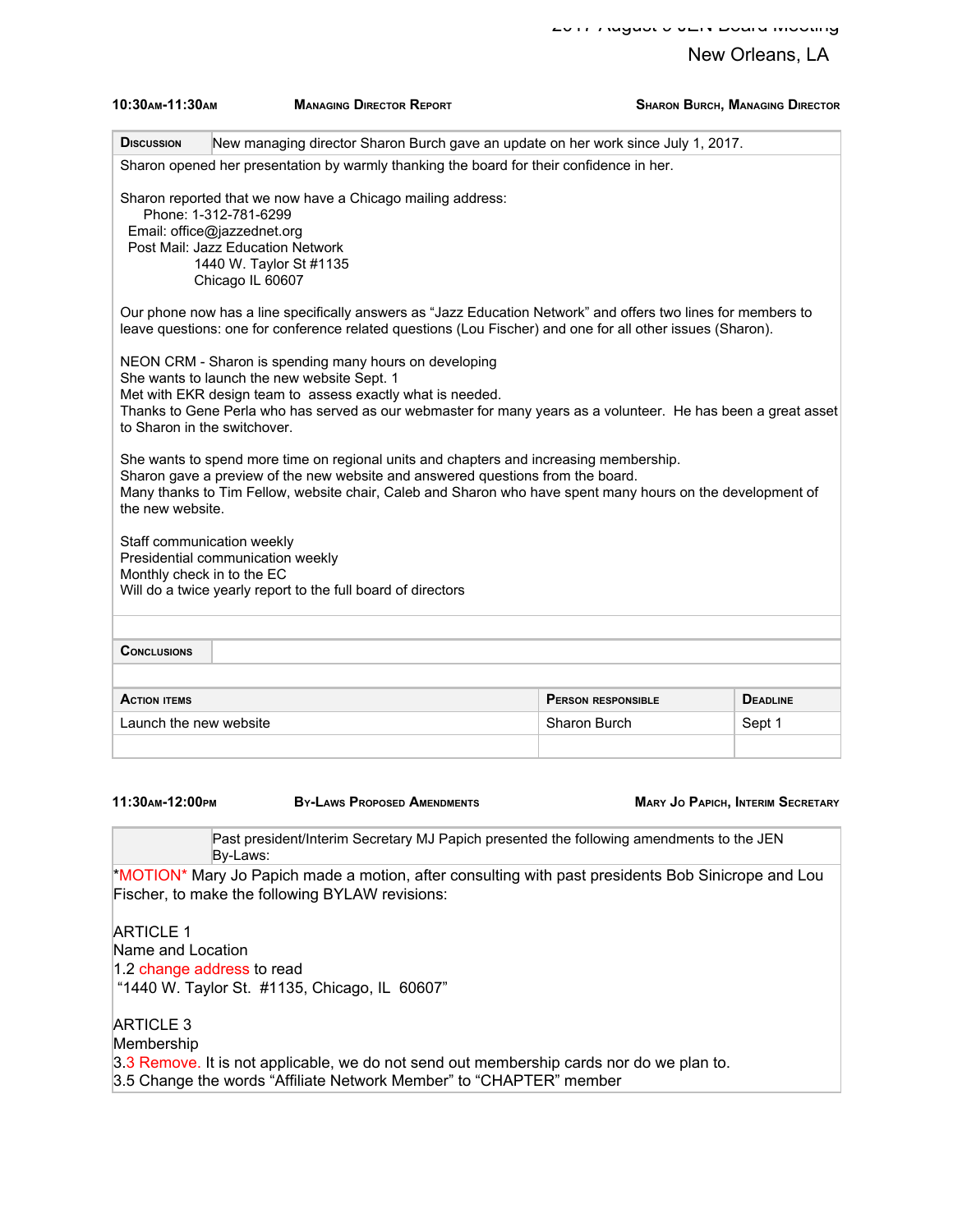# ARTICLE 4

Board of Directors

4.2 Number and Election of Directors. Members of the Board of Directors, are elected by the membership.

(d) Directors shall hold office for a three (3) year term, to begin July 1 and end June 30, with approximately one-third of the Board being elected each year. Excluding the Advisory Council of Past Presidents and the 6 year Presidential track, and except as provided below, no voting Director may serve more than three (3) terms, consecutive or otherwise. Upon completion of three terms, consecutive or otherwise, a former Director may again be nominated and elected to the Board of Directors only after an absence of a minimum of 2 terms (6 years).

4.8 Regular Meetings

NEW items to consider adding-

(d) "An annual meeting, which shall be designated as the JENeral Session, will be held during the yearly conference. At that time reports shall be given concerning the state of affairs of Jazz Education Network."

(e) "Voting by board members on items may take place in person, through electronic media or via phone contact if all can hear."

5.4 Duties of the Officers

 $5.4(f)$ 

Change ADVISORY BOARD of past presidents to COUNCIL of past presidents.

**CONCLUSIONS**

Discussion ensued.

MJ made the motion to accept the proposed changes to the current By-Laws Bob Sinicrope Seconded it. Motion Passed.

| <b>ACTION ITEMS</b>                                  | <b>PERSON RESPONSIBLE</b> | <b>DEADLINE</b> |
|------------------------------------------------------|---------------------------|-----------------|
| Update the recommended changes in the by-laws online | Sharon Burch              | Sept.           |
|                                                      |                           |                 |

#### **12:00-2:00 LUNCH MEETINGS**

| <b>LUNCH MEETINGS</b>                                                                                                                                                                                                                                                                      | <b>PERSON RESPONSIBLE</b>                                                         | PLACE               |
|--------------------------------------------------------------------------------------------------------------------------------------------------------------------------------------------------------------------------------------------------------------------------------------------|-----------------------------------------------------------------------------------|---------------------|
| Affiliate Festival SubCommittee<br>This group put together a process and possible tool kit components<br>To assemble for application to be an Affiliate Festival.<br>Post Bob's info                                                                                                       | Bob Breithaupt/MJ Papich                                                          | Hotel<br>restaurant |
| Research Journal Ad hoc committee<br>Small group met and developed a list of questions to give to<br>Sharon to ask Monika Herzig to be answered and then voted on via<br>email by the BOD.                                                                                                 | <b>Todd Stoll/Sharon</b><br>Burch/Monika Herzig                                   |                     |
| Rick Drumm suggested that we only work with one mission<br>statement and that is the original one. Instead of committee<br>mission statement the committee focus statement should relate to<br>a strategic initiative. Make reference to the number of the strategic<br>initiative number. | Committee chairs need to be<br>notified by Sharon Burch.<br>Board agreed to this. |                     |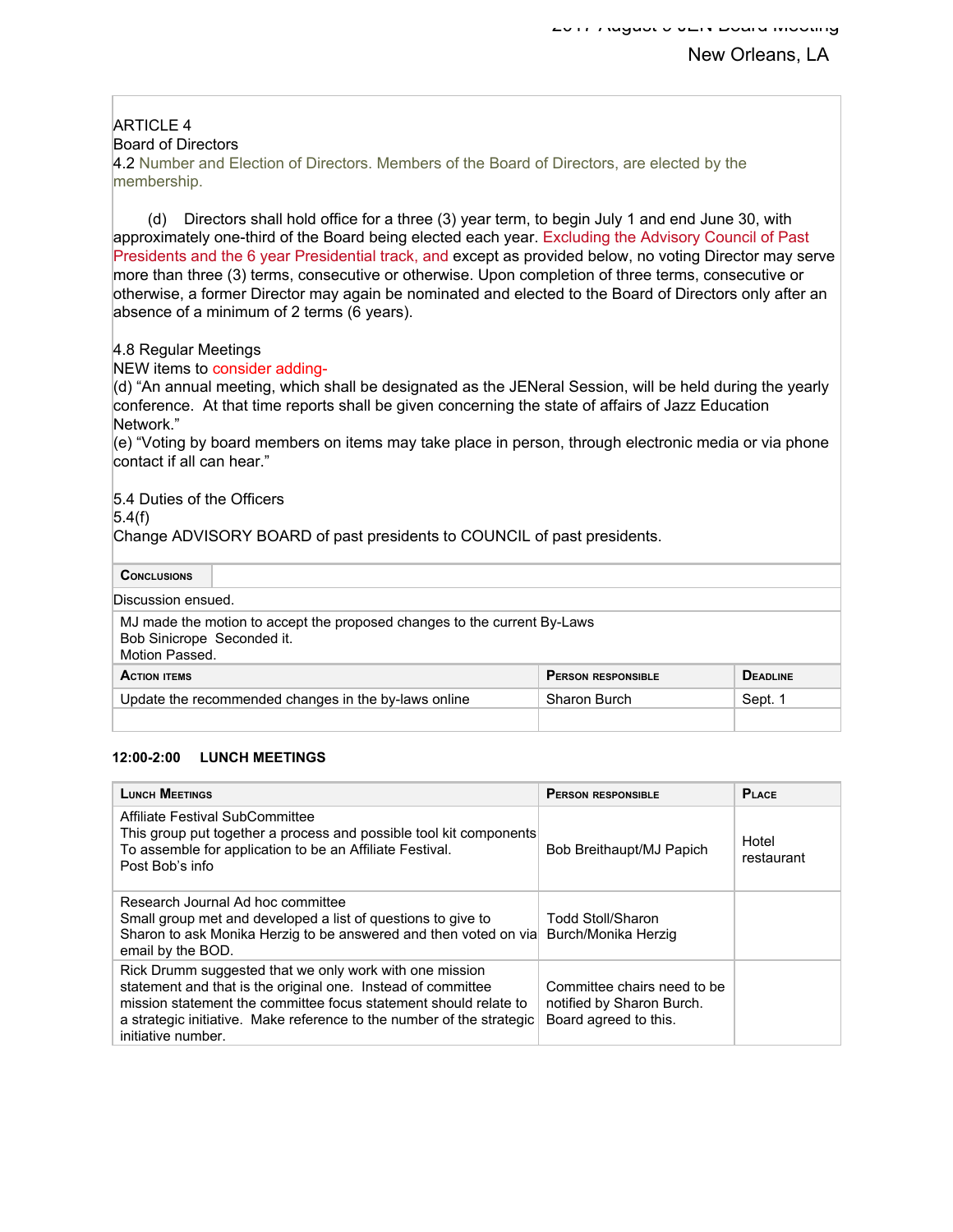| 1:30-1:40 | <b>SENIOR DISCOUNT FOR CONFERENCE REGISTRATION</b> |  |
|-----------|----------------------------------------------------|--|
|           | <b>MJ PAPICH, PAST PRESIDENT/INTERIM SECRETARY</b> |  |

| Mary Jo suggested offering a Senior Discount at the annual conference after hearing many<br>$\bullet$<br>comments about doing so. She consulted with conference manager, Lou Fischer, and he<br>suggested price points for implementation in 2019. |                                                                |  |             |
|----------------------------------------------------------------------------------------------------------------------------------------------------------------------------------------------------------------------------------------------------|----------------------------------------------------------------|--|-------------|
|                                                                                                                                                                                                                                                    |                                                                |  |             |
| $*$ MOTION* Mary Jo Papich moved to offer a Senior Discount for the conference, starting 2019, as<br>follows:<br>50% Advance Online<br><b>CONCLUSIONS</b><br>25% Onsite<br>Bob Sinicrope seconded it.<br>Motion passed                             |                                                                |  |             |
|                                                                                                                                                                                                                                                    |                                                                |  |             |
| Starts 2019                                                                                                                                                                                                                                        |                                                                |  |             |
| <b>ACTION ITEMS</b>                                                                                                                                                                                                                                | <b>DEADLINE</b><br><b>PERSON RESPONSIBLE</b>                   |  |             |
|                                                                                                                                                                                                                                                    | Share with conference manager Lou Fischer<br>Aug. 9<br>Mary Jo |  |             |
| Inform Steve Nigohosian to inform membership for 2019<br>Sharon Burch                                                                                                                                                                              |                                                                |  | Summer 2018 |

| $1:40$ PM-2:00PM                                                                                                                                                                                                                                                                                                                                                                                                                                                                                                                                                                                 | <b>BUDGET VOTE</b>                           |  | <b>TIM FELLOW, TREASURER</b> |
|--------------------------------------------------------------------------------------------------------------------------------------------------------------------------------------------------------------------------------------------------------------------------------------------------------------------------------------------------------------------------------------------------------------------------------------------------------------------------------------------------------------------------------------------------------------------------------------------------|----------------------------------------------|--|------------------------------|
| Treasurer Tim Fellow shared that the JEN budgeting process will be moved from the August to<br>January board meetings, starting in January 2018. This will allow for budgeting further in advance of<br>the start of each fiscal year. Tim confirmed that the budget does not reflect the possibility of a<br><b>DISCUSSION</b><br>regional conference/festival in June 2018 and the budget would need be amended by the board if the<br>decision is made to hold that event. A new set of books will be opened to simplify chart of accounts<br>and accurately use the QuickBooks class system. |                                              |  |                              |
| *MOTION* Ashley Shabankareh moved to approve the 2017-2018 budget as updated by the board<br>during the Finance Committee report. Todd Stoll seconded.                                                                                                                                                                                                                                                                                                                                                                                                                                           |                                              |  |                              |
| <b>CONCLUSIONS</b>                                                                                                                                                                                                                                                                                                                                                                                                                                                                                                                                                                               |                                              |  |                              |
| *MOTION* Ashley Shabankareh moved to approve the 2017-2018 budget as updated by the board<br>during the Finance Committee report. Todd Stoll seconded.<br>Todd Stoll seconded.<br>Motion passed.                                                                                                                                                                                                                                                                                                                                                                                                 |                                              |  |                              |
| <b>ACTION ITEMS</b>                                                                                                                                                                                                                                                                                                                                                                                                                                                                                                                                                                              | <b>DEADLINE</b><br><b>PERSON RESPONSIBLE</b> |  |                              |
| <b>Tim Fellow</b><br>Open new set of books                                                                                                                                                                                                                                                                                                                                                                                                                                                                                                                                                       |                                              |  | Sept. 1                      |

**2:00--2:45PM CONFERENCE REPORT LOU FISCHER, CONFERENCE COORDINATOR Discussion** Lou Fischer available for details and Q & A. **CONCLUSIONS** Lou went over the Dallas 2018 conference schedule in detail and discussed costs.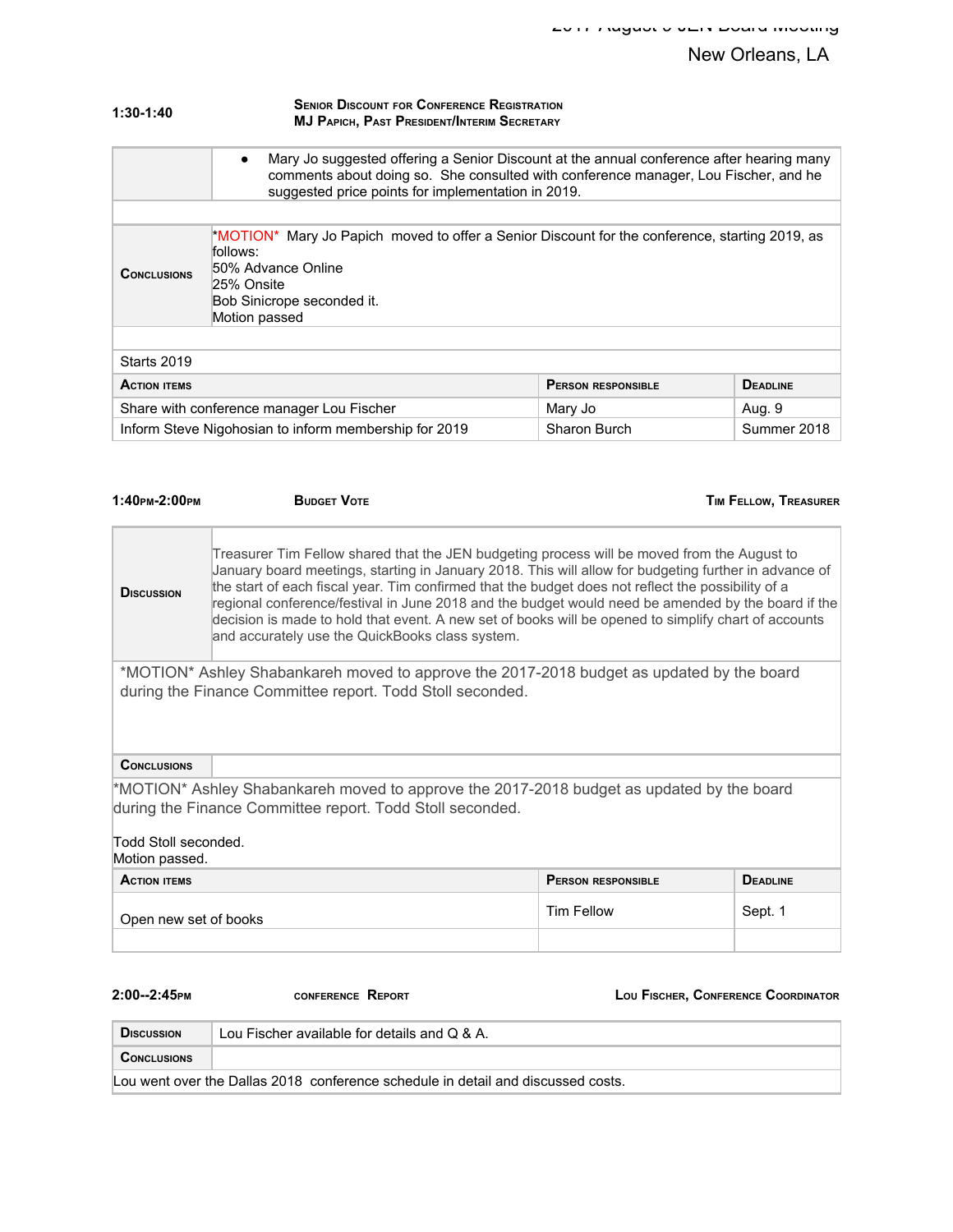Axxis Sound Company from Louisville agreed to extend one year. Lou entertains bids from various companies annually and works closely with HPN, Hospitality Performance Network. In looking ahead to the 2024 conference the following cities were considered: Indianapolis, Birmingham, New Orleans, San DIego, Seattle,

President Caleb Chapman thanked Dr. Lou for his outstanding exemplary work in producing the annual conference. 2019 RENO

2020 NOLA 2021 LOUISVILLE 2022 DALLAS 2023 RENO 2024 NOLA

\*MOTION\* Sean Jones moved that we have the conference in New Orleans in 2024. Francisco Torres seconded it. Motion passed.

Past President/Submissions Manager Bob Sinicrope reported on conference submissions:

107 Pro groups/33 Accepted - 30.8% 69 School/33 Accepted - 47.8%

8 Community/ 5 Accepted - 62.3% 150 Clinics/104 Accepted - 69.3 %

TOTAL 334 Submissions 175 Accepted 52.5% acceptance rate

Submissions overall were down from previous years. Discussion ensued on possibly doing a survey of applicants from two years ago to get a sense of WHY submission numbers were down.Sean Jones mentioned possibly doing applications on site at the conference for the following year. Dan Flores suggested getting a data analytics expert to draw from the data

| TION ITEMS<br>nu | <b>I RESPONSIBLE</b><br><b>'ERSON</b> | <b>ADLINE</b> |
|------------------|---------------------------------------|---------------|
|                  |                                       |               |

| Hire data analytics expert to assist in interpreting stats on<br>website | Dan Flores/Sharon Burch |  |
|--------------------------------------------------------------------------|-------------------------|--|
|                                                                          |                         |  |
|                                                                          |                         |  |

#### **2:45-3:00 BREAK**

**3:00PM-3:15PM TRAD JAZZ REPORT & CONGRATULATIONS DAVE ROBINSON, TRAD JAZZ CURRIUMLUM**

**D**ISCUSSION MJP introduced via speaker phone, Dave Robinson, project director of the Trad Jazz Curriculum Kit/NEA grant

TRAD JAZZ CURRICULUM KIT – NEA GRANT \$40,000 2013-2017 Project Director, Dave Robinson, has completed a 4 yr TRAD JAZZ CURRICULUM KIT (DVD, online 23 lessons and teacher's guide). 10,000 copies have been distributed in all 50 states and two territories. The NEA grant provided for 20 workshops around the country where a total of 664 students and teachers experienced trad jazz. Estimating 10 students using 10,000 kits and it tallies up to 100,000 experiencing Trad Jazz! This wonderful project supports JEN's mission and now we have standard based tools for sustaining early jazz traditions, an area that was sorely missing. This project benefits ALL instrumental music educators, novices to pros. In addition, JEN collaborated with Trad Jazz Educators Network and NAfME. Kudos to Dave Robinson on his outstanding work.

**CONCLUSIONS**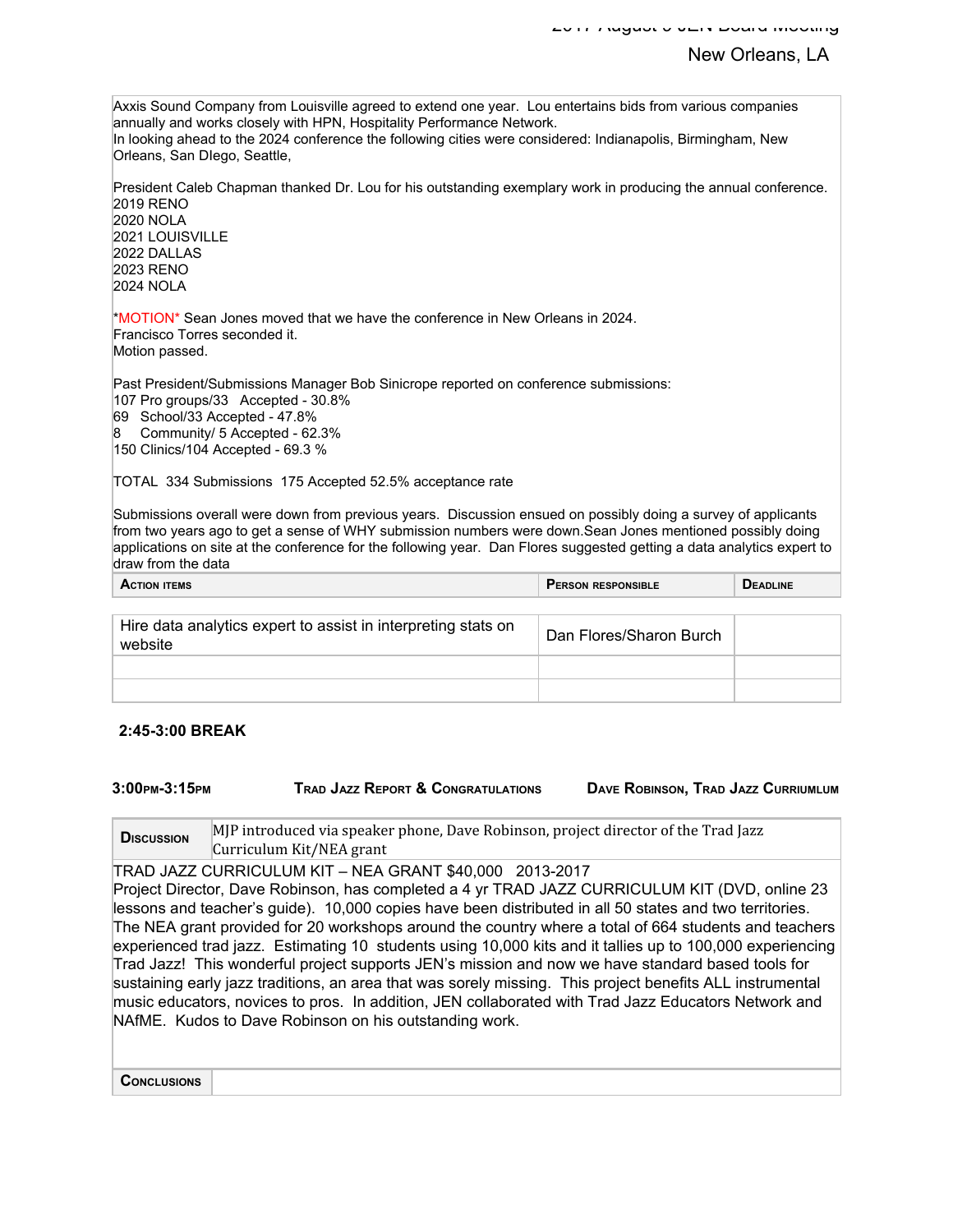| <b>ACTION ITEMS</b>                                                     | <b>PERSON RESPONSIBLE</b> | <b>DEADLINE</b> |
|-------------------------------------------------------------------------|---------------------------|-----------------|
| Be sure in the website upgrade that the URL stays the same Sharon Burch |                           | Sept. 1         |
|                                                                         |                           |                 |

| 3:30 рм-4:00 рм     | <b>JEN ARTIST AMBASSADOR</b>                                                                                                                                                                                                                                                                                                                                                                                                                                                                                                                                                                                                                                                                                                                                                                               |                           | <b>KIRK WHALUM, ARTIST AMBASSADOR</b> |  |
|---------------------|------------------------------------------------------------------------------------------------------------------------------------------------------------------------------------------------------------------------------------------------------------------------------------------------------------------------------------------------------------------------------------------------------------------------------------------------------------------------------------------------------------------------------------------------------------------------------------------------------------------------------------------------------------------------------------------------------------------------------------------------------------------------------------------------------------|---------------------------|---------------------------------------|--|
|                     | Kirk Whalum called in via speakerphone                                                                                                                                                                                                                                                                                                                                                                                                                                                                                                                                                                                                                                                                                                                                                                     |                           |                                       |  |
|                     | Shared some thoughts on the importance of keeping diversity front and center in JEN.<br>Ashley Shabankareh read the Preservation Hall statement on the use of the word "Dixieland."                                                                                                                                                                                                                                                                                                                                                                                                                                                                                                                                                                                                                        |                           |                                       |  |
| <b>DISCUSSION</b>   | Caleb shared the responsibilities of the new position -JEN Artist Ambassador -<br>Monthly social media post<br>Serve on President's advisory council<br>$\bullet$<br>Attend full conference<br>$\bullet$<br>A designated VIP at the President's Reception<br>Perform at the conference<br>Film PSA for JEN while at the conference<br>Feature in print advertising for JEN - Why JEN is awesome!<br>Kirk agreed that these were good descriptors and agreed to be our Artist Ambassador this<br>year.<br>Sean mentioned using ??? who worked with Chamber Music America. Rodney Whitaker will<br>be joining the board and he is a diversity expert from Michigan State.<br>Our current Strategic Plan<br><b>Diversity Statement -</b><br>Here are the suggested {edits} by board member Ashley Shabankareh |                           |                                       |  |
|                     | "JEN is a diverse community where inquiry, exploration and innovation are nurtured and<br>encouraged to grow through education. {JEN has a commitment to diversity in all staff,<br>performers/clinicians, board of directors, volunteers and audiences, including full<br>participation in programs and decision making. We embrace cross cultural diversity and} we<br>welcome and respect backgrounds that reflect a love and passion for jazz and reflect the<br>diversity of the world."                                                                                                                                                                                                                                                                                                              |                           |                                       |  |
|                     | Question posed by Bob Breithaupt -                                                                                                                                                                                                                                                                                                                                                                                                                                                                                                                                                                                                                                                                                                                                                                         |                           |                                       |  |
| <b>CONCLUSIONS</b>  | Kirk Whalum via speakerphone, about Diversity commitment.                                                                                                                                                                                                                                                                                                                                                                                                                                                                                                                                                                                                                                                                                                                                                  |                           |                                       |  |
|                     |                                                                                                                                                                                                                                                                                                                                                                                                                                                                                                                                                                                                                                                                                                                                                                                                            |                           |                                       |  |
| OTHER----           |                                                                                                                                                                                                                                                                                                                                                                                                                                                                                                                                                                                                                                                                                                                                                                                                            |                           |                                       |  |
| <b>ACTION ITEMS</b> |                                                                                                                                                                                                                                                                                                                                                                                                                                                                                                                                                                                                                                                                                                                                                                                                            | <b>PERSON RESPONSIBLE</b> | <b>DEADLINE</b>                       |  |
|                     | Motion to approve all committee reports as presented                                                                                                                                                                                                                                                                                                                                                                                                                                                                                                                                                                                                                                                                                                                                                       | MJ Papich                 | E-vote                                |  |
|                     |                                                                                                                                                                                                                                                                                                                                                                                                                                                                                                                                                                                                                                                                                                                                                                                                            |                           |                                       |  |